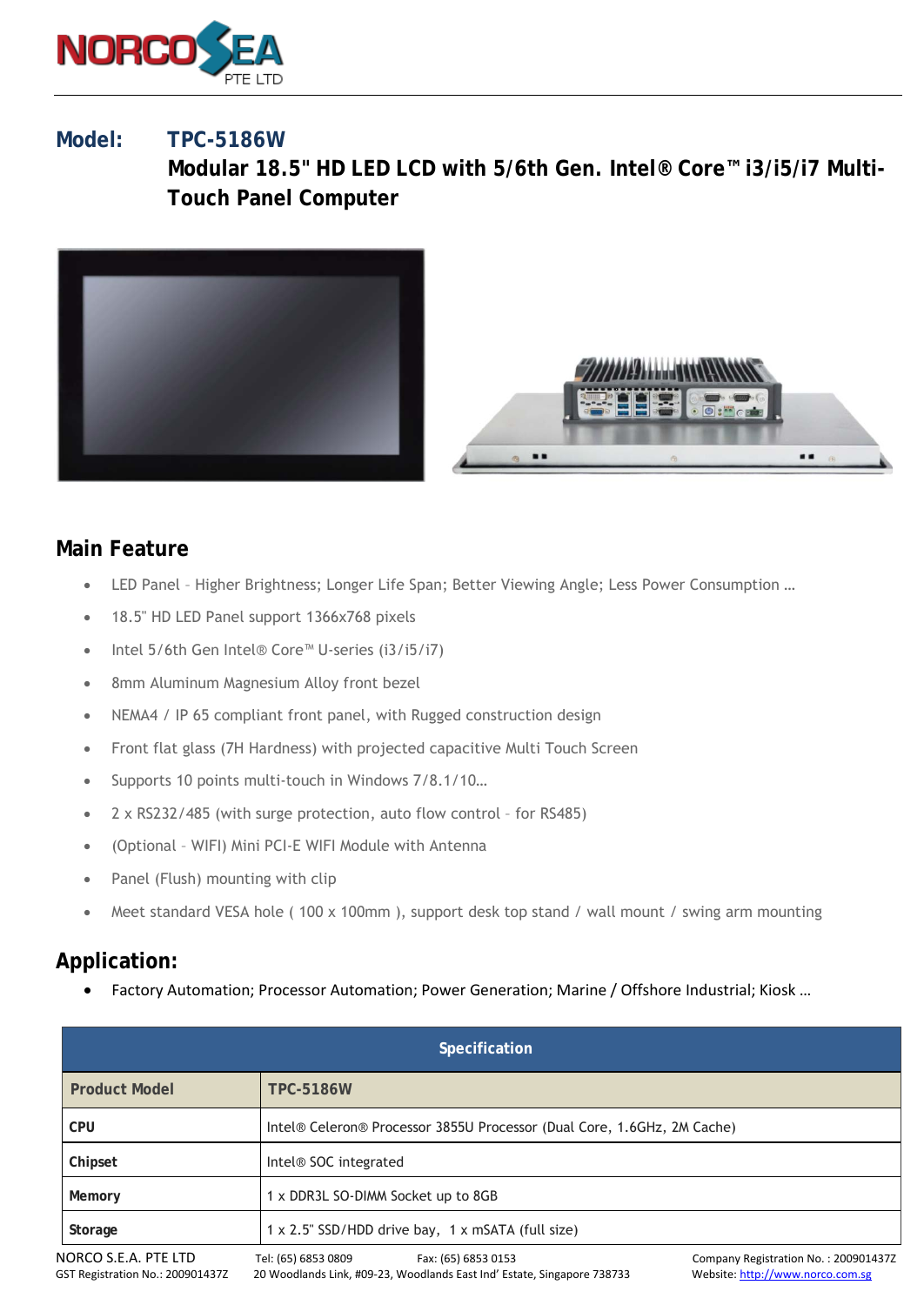

| <b>Display</b>              | Display Type: 18.5" HD LED Panel<br>LCD Resolution: 1366 x 768<br>Luminance: 250 cd/m2<br>View Angel: 170°(H), 160°(V)                                                                                                                                                            |  |
|-----------------------------|-----------------------------------------------------------------------------------------------------------------------------------------------------------------------------------------------------------------------------------------------------------------------------------|--|
| Audio                       | Realtek ALC662 6 channel HD Audio, Line-Out                                                                                                                                                                                                                                       |  |
| LAN                         | 2 x Intel <sup>®</sup> i210-IT GbE LAN                                                                                                                                                                                                                                            |  |
| USB port                    | 4 x USB 3.0/2.0                                                                                                                                                                                                                                                                   |  |
| Display output              | Intel® HD Graphics 510/520, Max. resolution @ 1920 x 1200, with VGA + DVI output                                                                                                                                                                                                  |  |
| Expansive interface         | 2 x Mini PCI-E (full size, with SIM Holder)<br>Optional (Expansion card): 4 x RS 232/485<br>Optional (Expansion card): 16 x DIO (Isolated, 8 Input & 8 Relay Output)                                                                                                              |  |
| Back panel I/O port         | 2 x RJ45, 4 x USB 3.0/2.0, 1 x VGA, 1 x DVI, 1 x Lin-out, 2 x RS232/485, 1 x Power Switch, 1 x PS2<br>(KB & Mouse), DC input terminal (12-24VDC)                                                                                                                                  |  |
| Supporting OS               | DOS; Windows 7/8.1/10; Linux                                                                                                                                                                                                                                                      |  |
| <b>Touch Screen</b>         | Internal USB interface controller - Projected Capacitive Multi Touch (10 points)<br>Light transmission: 85% or more<br>Surface hardness: 7H<br>Operation system : DOS; Windows XP / 7 / 8.1 / 10; Linux                                                                           |  |
| Wireless LAN (optional)     | MINI PCI-E WIFI Module with Antenna                                                                                                                                                                                                                                               |  |
| Construction                | Heavy duty steel and aluminum front panel                                                                                                                                                                                                                                         |  |
| Environment                 | Operating temperature: -10 °C to 60 °C<br>Storage temperature: -20 °C to 80 °C<br>Storage humidity: 10% to 90% non-condensing<br>Vibration operate SSD: 3 Grms, IEC 60068-2-64, random, 5~500 Hz, 1 hr/axis<br>Shock operate SSD: 30 G, IEC 60068-2-27, half sine, 11 ms duration |  |
| Compliance                  | CE; FCC; ROHS                                                                                                                                                                                                                                                                     |  |
| Dimension W x H x D (mm)    | 480 x 304 x 79                                                                                                                                                                                                                                                                    |  |
| <b>Ordering Information</b> |                                                                                                                                                                                                                                                                                   |  |
| <b>TPC-5186W</b>            | Modular 18.5" HD LED LCD Multi-Touch Panel Computer, with Intel® Celeron® Processor 3855U<br>Processor (Dual Core, 1.6GHz, 2M Cache), onboard 4GB RAM                                                                                                                             |  |
| (Optional) i5-5300U         | upgrade processor to Intel® Core™ i5 5300U (Dual Core, 2.3 to 2.9GHz, 3M Cache)                                                                                                                                                                                                   |  |
| (Optional) i7-5500U         | upgrade processor to Intel® Core™ i7 5500U (Dual Core, 2.4 to 3.0GHz, 4M Cache)                                                                                                                                                                                                   |  |
| (Optional) i5-6200U         | upgrade processor to Intel® Core™ i5 6200U (Dual Core, 2.3 to 2.8GHz, 3M Cache)                                                                                                                                                                                                   |  |
| (Optional) eCOM4            | 4 x RS 232/485 Expansion card                                                                                                                                                                                                                                                     |  |
| (Optional) eDIO16           | 64GB 16 x DIO (Isolated, 8 Input & 8 Relay Output) Expansion card                                                                                                                                                                                                                 |  |
| (Optional) AC to DC Adapter | 12VDC/60watt Power Adapter, input 110-240VAC                                                                                                                                                                                                                                      |  |
| (Optional) RAM              | 4 to 8GB DDR3L SO-DIMM RAM                                                                                                                                                                                                                                                        |  |
| (Optional) SSD / HDD        | 64GB to 2TB 2.5"SSD, 500GB to 2TB 2.5" SATA HDD                                                                                                                                                                                                                                   |  |
| (Optional) OS               | DOS, Windows 7 / 8.1 / 10 Professional, Linux                                                                                                                                                                                                                                     |  |